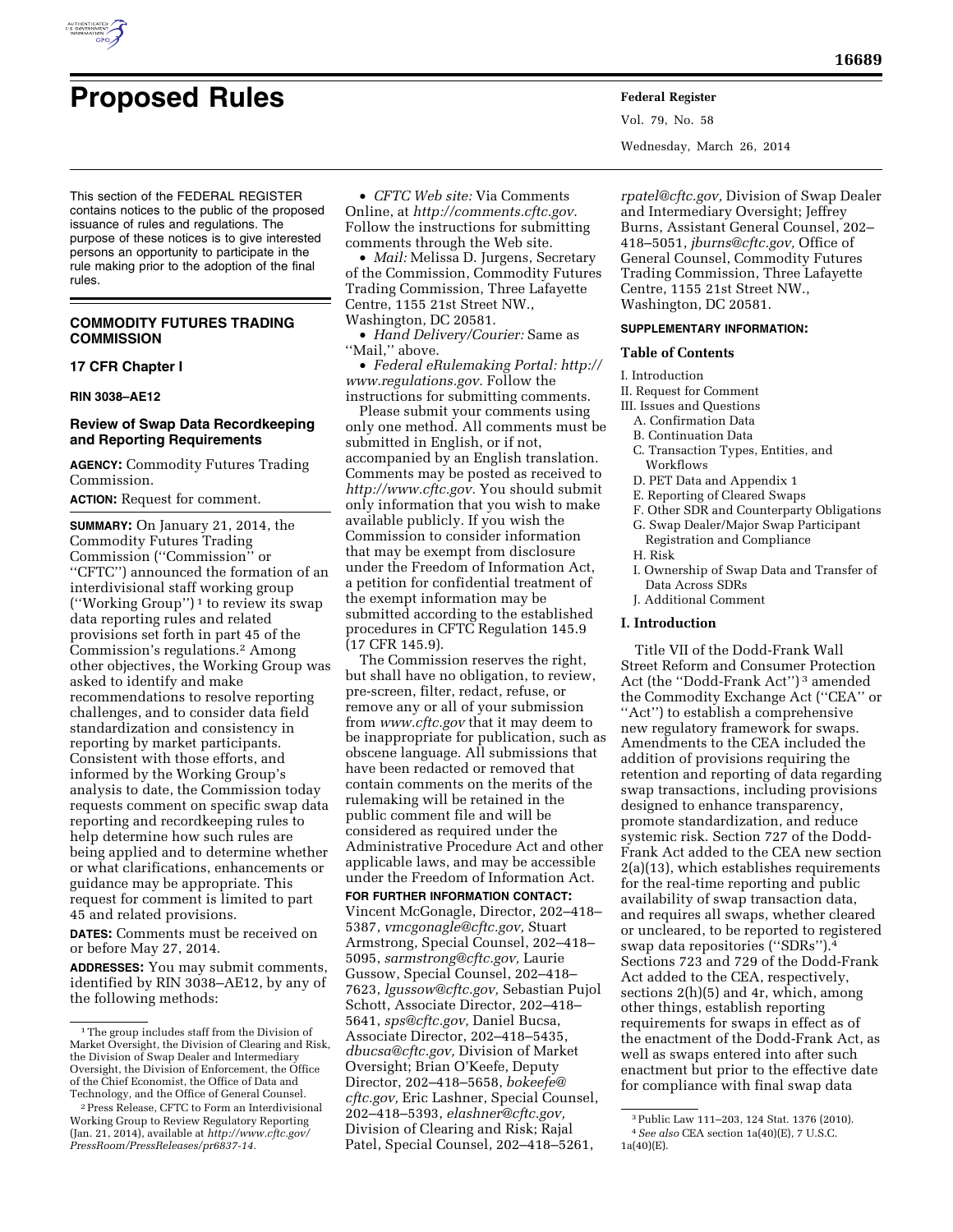recordkeeping and reporting rules prescribed by the Commission.

Section 728 of the Dodd-Frank Act added to the CEA new section 21, which established SDRs as a new category of registered entity in order to facilitate the collection and maintenance of swap data as prescribed by the Commission, and to facilitate access to such data by regulators.5 In addition, new section 21(b) directs the Commission to prescribe standards for swap data recordkeeping and reporting.6 These standards are to apply to both registered entities and counterparties involved with swaps.7 CEA section 21(b) further directs the Commission to prescribe data standards for SDRs 8 and mandates that such standards be comparable to those for derivatives clearing organizations.9 CEA section 21(c)(3) provides that, once the data elements prescribed by the Commission are reported to an SDR, the SDR shall ''maintain the data [prescribed by the Commission for each swap] in such form, in such manner, and for such period as may be required by the Commission.''

After extensive consultation, opportunities for public comment, and coordination with foreign and domestic regulators, the Commission added a new part 43 to its regulations,<sup>10</sup> which sets forth rules for the free, real-time public reporting of swap transaction data; new part 45,11 which establishes swap data recordkeeping rules, as well as rules for the reporting of swap transaction data to a registered SDR; new part 46,<sup>12</sup> which

7CEA section 21(b)(1)(B), 7 U.S.C. 24a(b)(1)(B), provides that ''in carrying out [the duty to prescribe data element standards], the Commission shall prescribe consistent data element standards applicable to registered entities and reporting counterparties.''

8CEA section 21(b)(2), 7 U.S.C. 24a(b)(2), provides that ''the Commission shall prescribe data collection and data maintenance standards for swap data repositories.''

9CEA section 21(b)(3), 7 U.S.C. 24a(b)(3), provides that ''the [data] standards prescribed by the Commission under this subsection shall be comparable to the data standards imposed by the Commission on derivatives clearing organizations in connection with their clearing of swaps.

10Real-Time Public Reporting of Swap Transaction Data, 77 FR 1182 (Jan. 9, 2012).

11Swap Data Recordkeeping and Reporting Requirements, 77 FR 2136 (Jan. 13, 2012).

12Swap Data Recordkeeping and Reporting Requirements: Pre-Enactment and Transition

sets forth swap data recordkeeping and reporting rules for pre-enactment swaps<sup>13</sup> and transition swaps<sup>14</sup> (collectively, ''historical swaps''); 15 and new part 49, which governs SDR operations and Commission access to SDR data (''SDR Rules'').16 Collectively, these provisions provide the public and market participants with an unprecedented level of transparency into swaps markets, create rigorous recordkeeping and data reporting regimes with respect to swaps, and enable Commission oversight of swap markets and market participants.

Swap counterparties, including those that are required to be registered with the Commission as swap dealers (''SD'') or as major swap participants (''MSP''), have swap data reporting obligations under part 43, part 45 and part 46 (collectively, the ''swap data reporting rules''). The swap data reporting rules also place reporting obligations on derivatives clearing organizations (''DCOs'') that clear swaps; designated contract markets (''DCMs'') that list swaps for trading; and swap execution facilities ("SEFs"). At present there are over 150 potential swap data reporting entities registered 17 with the

14A ''transition swap'' is a swap entered into on or after the enactment of the Dodd-Frank Act (July 21, 2010), and prior to the applicable compliance date for reporting historical swaps data pursuant to part 46 of the Commission's regulations. *See*  Historical Swap Reporting Rule at 35227.

15*See also* part 44 of the Commission's regulations (Interim Final Rule for Reporting Pre-Enactment Swap Transactions, 75 FR 63080 (Oct. 14, 2010); and Reporting Certain Post-Enactment Swap Transactions, 75 FR 78892 (Dec. 17, 2010)), which established certain record retention requirements for historical swaps, pending the adoption of the Commission's final rules, set forth at part 46, regarding recordkeeping and reporting with respect to historical swaps.

16*See* SDR Rules, supra note 5.

 $^{\rm 17}\rm{For}$  purposes of this request for comment, the Commission uses the term ''reporting entity'' to refer to any person, registrant or non-registrant that has an obligation to report data pursuant to part 45 of the Commission's regulations, including SDs, MSPs, unregistered swap counterparties, SEFs, DCMs, and DCOs. The Commission is also interested in receiving responses from persons that are complying with part 45 reporting requirements pursuant to the terms and conditions set forth in staff no-action relief such as clearinghouses with no-action relief (''no-action CCPs'') or qualified multilateral trading facilities (''QMTFs'') and foreign boards of trade (''FBOTs'') complying with FBOT registration regulations. *See* CFTC Division of Clearing and Risk, Letter to Eurex Clearing AG, No-Action Letter No. 14–27 (Mar. 10, 2014); CFTC Division of Market Oversight and Division of Swap Dealer and Intermediary Oversight, Conditional No-Action Relief with respect to Swaps Trading on Certain Multilateral Trading Facilities Overseen by

Commission, each of which will have its own business and data standards for listing, executing or clearing swaps in one or more of the five asset classes recognized for the purposes of the swap data reporting rules—interest rates, credit, equity, foreign exchange, and other commodity. In addition, swaps data may currently be reported to any registered SDR, each of which will also have its own data standards.

The Commission remains committed to the regulatory objectives set forth and established in these rules. However, to ensure that the swap data reporting and SDR rules are effective, efficient, and provide the necessary regulatory information, the Commission requests public comment on the questions below, which focus on the swap data recordkeeping and reporting requirements of part 45 and related regulatory provisions.

## **II. Request for Comment**

The Commission is soliciting comment from all interested parties regarding part 45 and related provisions of the swap data reporting and SDR rules. Questions are generally grouped according to the applicable regulatory provision. Each series of questions includes a brief explanatory paragraph intended to provide context for the questions presented. Relevant topics include, among other things, the reporting of primary economic terms (''PET''), confirmation, and continuation data; the manner in which the reporting rules address diversity of transaction types, business models, and data flows present in the swaps market; the reporting of cleared swaps; and data ownership issues and data harmonization.

Competent Authorities Designated by European Union Member States, No-Action Letter No. 14–16 (Feb. 12, 2014); CFTC Division of Clearing and Risk, Letter to ASX Clear (Futures) Pty Limited, No-Action Letter No. 14–07 (Feb. 6, 2014); CFTC Division of Clearing and Risk, Letter to Japan Securities Clearing Corporation, No-Action Letter No. 13-73 (Dec. 19, 2013); CFTC Division of Clearing and Risk, Letter to LCH.Clearnet SA, No-Action Letter No. 13–43 (July 11, 2013), CFTC Division of Clearing and Risk, Letter to Singapore Exchange Derivatives Clearing Limited, No-Action Letter No. 12–63 (Dec. 21, 2012); CFTC Division of Clearing and Risk, Letter to Japan Securities Clearing Corporation, No-Action Letter No.12–56 (Dec. 17, 2012). Staff no-action letters (''NALs'') are available at *[http://www.cftc.gov/LawRegulation/](http://www.cftc.gov/LawRegulation/DoddFrankAct/CurrentlyEffectiveStaffLetters/index.htm) [DoddFrankAct/CurrentlyEffectiveStaffLetters/](http://www.cftc.gov/LawRegulation/DoddFrankAct/CurrentlyEffectiveStaffLetters/index.htm) [index.htm.](http://www.cftc.gov/LawRegulation/DoddFrankAct/CurrentlyEffectiveStaffLetters/index.htm)* 

The list of registered entities with reporting obligations includes reporting entities fully registered with the Commission and entities that have received provisional registration and/or temporary registration. Specifically, as of March 1, 2014, it includes 98 SDs; 23 SEFs; 18 DCMs; 15 DCOs; and two MSPs. Not all entities that are potential swap reporting entities currently execute or clear swaps. For example, 9 of the 15 registered DCOs currently clear swaps.

<sup>5</sup>Regulations governing core principles and registration requirements for, and the duties of, SDRs are set forth in part 49 the Commission's regulations. *See* Swap Data Repositories: Registration Standards, Duties and Core Principles, 76 FR 54538 (Sept. 1, 2011).

<sup>6</sup>CEA section 21(b)(1)(A), 7 U.S.C. 24a(b)(1)(A), provides that ''the Commission shall prescribe standards that specify the data elements for each swap that shall be collected and maintained by each registered swap data repository.''

Swaps, 77 FR 35200 (June 12, 2012) (''Historical Swap Reporting Rule'').

<sup>13</sup>A ''pre-enactment swap'' is a swap entered into prior to the enactment of the Dodd-Frank Act (July 21, 2010), the terms of which have not expired as of the date of enactment of the Dodd-Frank Act. *See*  Historical Swap Reporting Rule at 35226.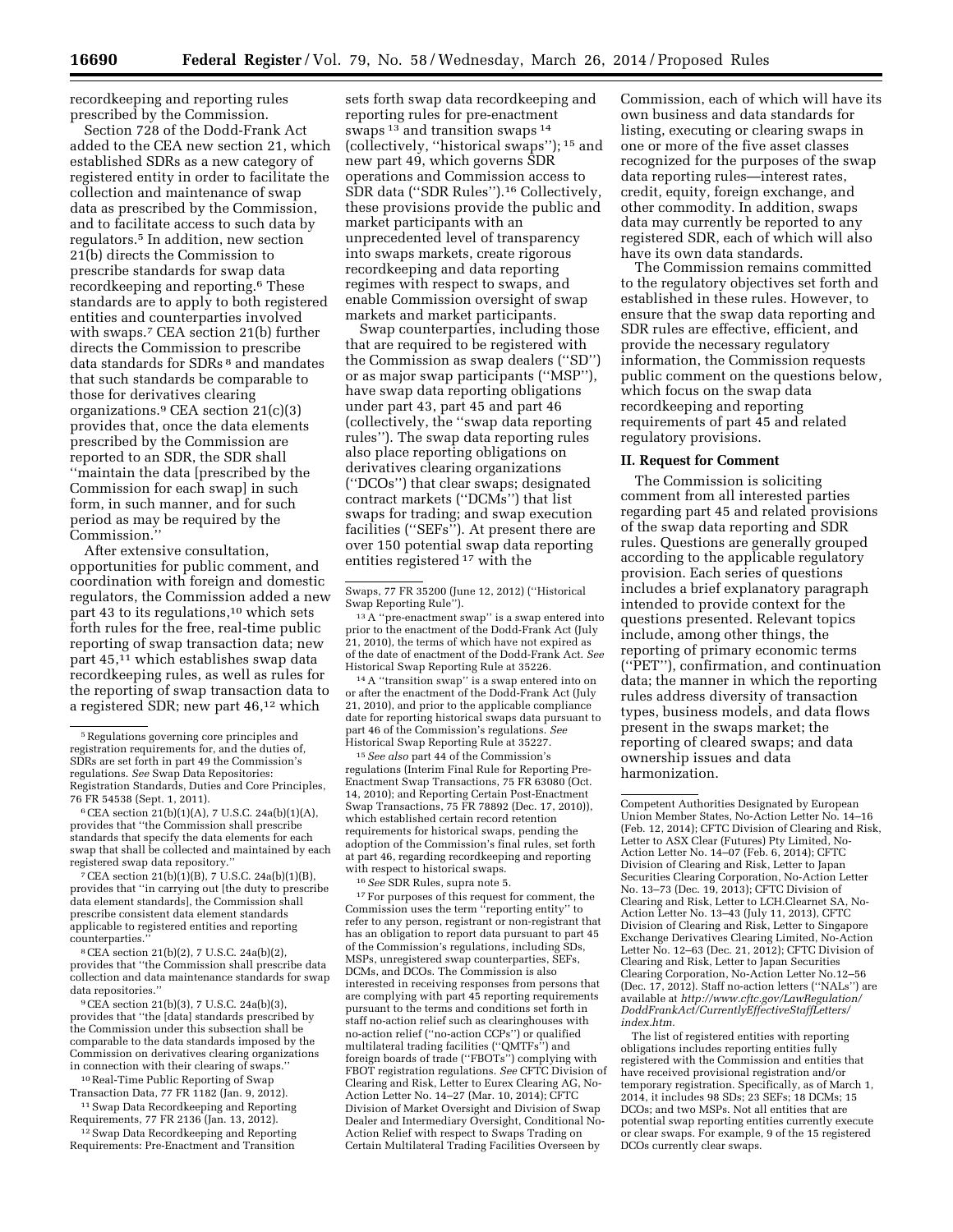Commenters' responses should identify the specific question or subquestion that they are addressing in each response. Responses should consider the oversight functions performed by the Commission, including, but not limited to, financial surveillance; market surveillance; risk monitoring; and trade practice surveillance.

# **III. Issues and Questions**

## *A. Confirmation Data (§ 45.3): What terms of a confirmation of a swap transaction should be reported to an SDR as ''confirmation data''?*

Part 45 requires the reporting of required swap creation data,<sup>18</sup> which includes PET data 19 and ''confirmation data,'' defined as ''all of the terms of a swap matched and agreed upon by the counterparties in confirming the swap."<sup>20</sup> The Commission requests comment on the following questions regarding confirmation data that memorializes the agreement of the party to all terms of a swap.

1. What information should be reported to an SDR as confirmation data? Please include specific data elements and any necessary definitions of such elements.

a. For confirmations that incorporate terms by reference (*e.g.,* ISDA Master Agreement; terms of an Emerging Markets Trade Association (''EMTA'')), which of these terms should be reported to an SDR as confirmation data?

2. Should the confirmation data reported to an SDR regarding cleared swaps be different from the confirmation data reported to an SDR regarding uncleared swaps? If so, how?

3. Should the confirmation data reported to an SDR regarding swaps that are subject to the trade execution requirement in CEA section 2(h)(8) be different from the confirmation data reported to an SDR regarding: (a) Swaps that are required to be cleared but not subject to the trade execution requirement; (b) swaps that are not subject to the clearing requirement but that are intended to be cleared at the time of execution; (c) swaps that are voluntarily submitted to clearing at some point after execution (*e.g.,*  backloaded trades); and (d) uncleared swaps? If so, how?

20 17 CFR 45.1 (defining ''confirmation data'').

4. More generally, please describe any operational, technological, or other challenges faced in reporting confirmation data to an SDR.

*B. Continuation Data (§ 45.4): How can the Commission ensure that timely, complete and accurate continuation data is reported to SDRs, and that such data tracks all relevant events in the life of a swap?* 

Part 45 of the Commission's regulations defines ''required swap continuation data'' as ''all of the data elements that must be reported during the existence of a swap to ensure that all data concerning the swap in the SDR remains current and accurate, and includes all changes to PET data occurring during the existence of the swap."<sup>21</sup> A swap's continuation data includes all lifecycle event data if the swap is reported using the lifecycle reporting method,<sup>22</sup> or all state data<sup>23</sup> if the swap is reported using the snapshot reporting method.24 In addition, continuation data also includes all valuation data for the swap.25

Since implementation of part 45, market participants have raised a number of questions with respect to how certain events in the life of a swap should be represented when reporting continuation data. Divergent methods of reporting continuation data may introduce challenges to tracking the life of a swap. In addition, some non-SD/ MSP counterparties have indicated that they have sometimes encountered difficulties in reporting continuation data to SDRs and in accessing data reported on their behalf by SDs and MSPs. Accordingly, the Commission requests comment on the following questions regarding continuation data.

5. What processes and tools should reporting entities implement to ensure that required swap continuation data remains current and accurate?

6. Swaps should be linked when new swaps result from the assignment, netting, compression, clearing, novation, allocation, or option exercise of existing swaps (or other events wherein new swaps result from existing swaps).

a. What is the most effective and efficient method for achieving this link (including information regarding the time of the relevant event)?

b. How should reporting entities identify the reason why two swaps are linked (*e.g.,* identify that swap A is

linked to swaps B and C in an SDR or across multiple SDRs because swaps B and C arose from the clearing and novation of swap A)?

c. Aside from those events set forth in part 45, are there other events that require linkage between related swap transactions?

d. How should related swaps reported to different SDRs be linked?

i. Snapshot/State/Lifecycle Methods (§ 45.4)

7. What are the benefits and/or disadvantages of reporting continuation data using: (i) The lifecycle reporting method; and (ii) the snapshot reporting method?

a. Are there events or information that can be represented more effectively using one of the reporting methods rather than the other?

b. Should all SDRs be required to accept both the snapshot and lifecycle methods for reporting continuation data?

ii. Valuation Data Reporting (§§ 45.4(b), 45.4(c), and NALs 13–34 and 12–55) 26

8. How can valuation data most effectively be reported to SDRs to facilitate Commission oversight? How can valuation data most effectively be reported to SDRs (including specific data elements), and how can it be made available to the Commission by SDRs?

a. Should SDs and MSPs continue to be required by the swap data reporting rules to provide their own valuation data for cleared swaps to SDRs? If so, what are the benefits and challenges associated with this valuation reporting?

b. What challenges and benefits are associated with unregistered swap counterparties (both financial entities 27 and non-financial entities) reporting valuation data for uncleared swaps to SDRs on a quarterly basis?

## iii. Events in the Life of a Swap (§ 45.4)

9. Please: (i) Identify and (ii) describe the complete range of events that can occur in the life of a swap. Please also address whether, and if so how, reporting entities should report each such event.

a. How should events in the life of a swap be represented in SDR data? For

<sup>18</sup> 17 CFR 45.1 (defining required swap creation data as ''all primary economic terms data for a swap in the swap asset class in question, and all confirmation data for the swap'').

<sup>19</sup> 17 CFR 45.1 (defining primary economic terms as ''all of the data elements necessary to fully report all of the primary economic terms of a swap in the swap asset class of the swap in question'').

<sup>21</sup> *Id.* 

<sup>22</sup>*See generally,* 17 CFR 45.4.

<sup>23</sup>*See* 17 CFR 45.1 (defining ''state data'').

<sup>24</sup>*See generally,* 17 CFR 45.4.

<sup>25</sup> *Id.* 

<sup>26</sup>*See* CFTC Division of Market Oversight, Extension of Time-Limited No-Action Relief for Swap Dealers and Major Swap Participants from Compliance with Reporting Obligations Under 17 CFR 45.4(b)(2)(ii), No-Action Letter No. 13–34 (June 26, 2013); CFTC Division of Market Oversight, Time-Limited No-Action Relief for Swap Dealers and Major Swap Participants From Compliance With Reporting Obligations Under 17 CFR 45.4(b)(2)(ii), No-Action Letter No. 12–55 (Dec. 10, 2013).

<sup>27</sup>CEA section 2(h)(7)(C), 7 U.S.C. 2(h)(7)(C); *see also* 17 CFR 1.3(mmm).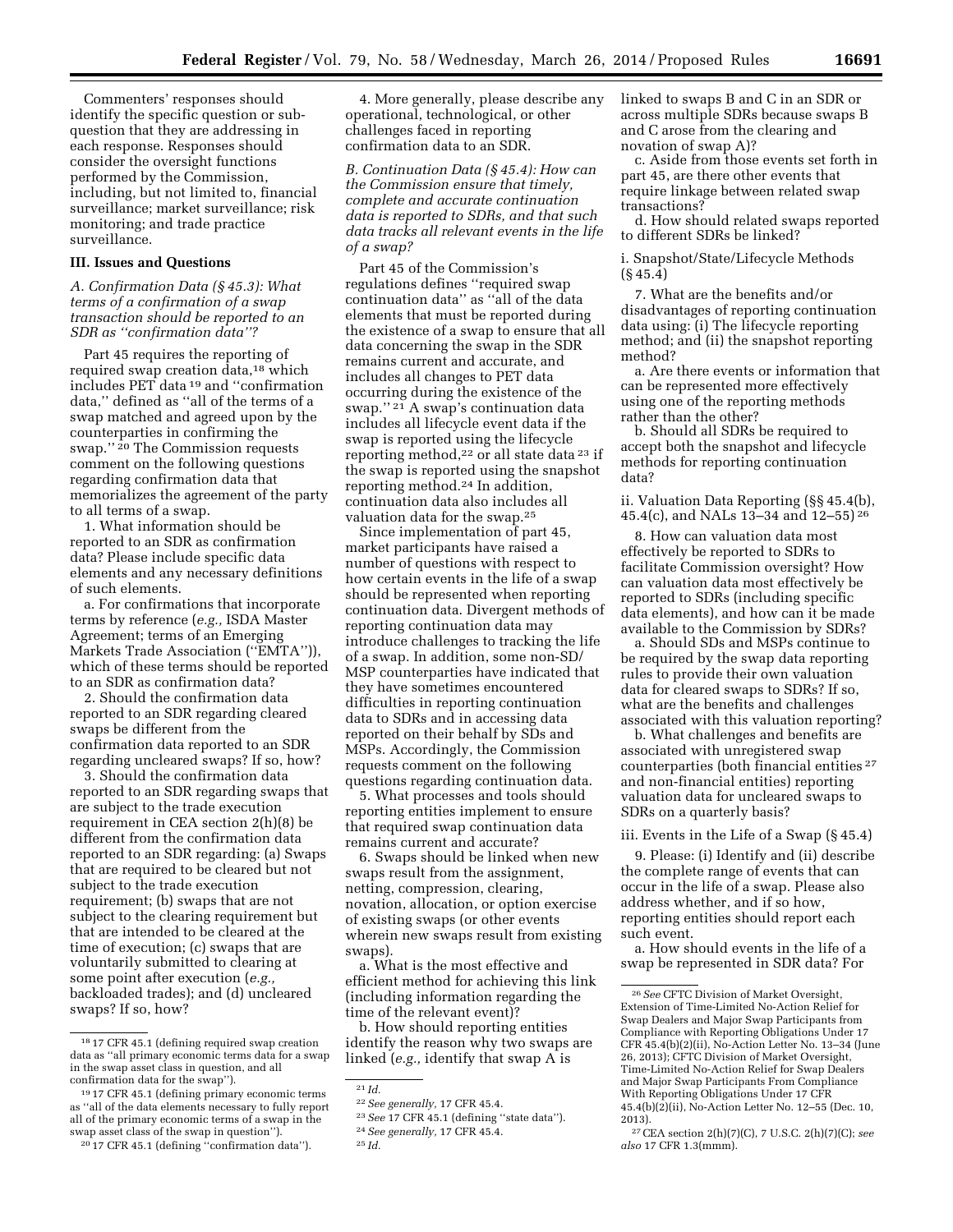example, should an ''event type'' identifier, as well as a description of the specific event, be required?

10. Can swap data reporting be enhanced so that the current state of a swap in an SDR (*e.g.,* open, cancelled, terminated, or reached maturity) can be determined more efficiently and, if so, how?

a. What role should SDRs play in auditing swaps data to help identify the current state of a swap?

b. Should reporting entities and/or SDRs be required to take any actions upon the termination or maturity of a swap so that the swap's status is readily ascertainable and, if so what should those requirements be?

c. Should swaps that are executed on or pursuant to the rules of a DCM or SEF, but which are not accepted for clearing and are therefore void *ab initio,*  continue to be reported to and identified in SDR data? Why or why not? If so, how? 28

i. Should the swap data reporting rules be enhanced or further clarified to address void *ab initio* swaps?

11. Should the Commission require periodic reconciliation between the data sets held by SDRs and those held by reporting entities?

iv. Change in Status of Reporting Counterparty (§ 45.8)

12. Commission regulation 45.8 establishes a process for determining which counterparty to a swap shall be the reporting counterparty. Taking into account statutory requirements, including the reporting hierarchy in CEA section  $4r(a)(3)$ ,<sup>29</sup> what challenges arise upon the occurrence of a change in a reporting counterparty's status, such as a change in the counterparty's registration status? In such circumstances, what regulatory approach best promotes uninterrupted and accurate reporting to an SDR?

*C. Transaction Types, Entities, and Workflows: Can the Swap Data Reporting Rules be Clarified or Enhanced to Better Accommodate Certain Transactions and Workflows Present in the Swaps Market?* 

Market participants have requested clarification from Commission staff regarding the appropriate manner to report certain swap transactions and workflows that are not explicitly addressed in the swap data reporting rules. Accordingly, the Commission requests comment related to the specific questions below.

13. Please describe all data transmission processes arising from the execution, confirmation, clearing, and termination of a swap, both cleared and uncleared. Please include in your response any processes arising from all relevant platforms and methods of execution.

14. Please identify any Commission rules outside of part 45 that impact swap data reporting pursuant to part 45. How do such other rules impact part 45 reporting?

15. What are the challenges presented to reporting entities and other submitters of data when transmitting large data submissions to an SDR? Please include the submission methods utilized and the technological and timing challenges presented.

i. Bespoke Transactions (§ 45.3, Appendix 1 to Part 45, and NALs 13– 35, and 12–39) 30

16. Market participants have indicated that they face challenges electronically representing all required data elements for swap transactions because those elements have not yet been incorporated into standard industry representations (*e.g.,* FpML, FIXML). In particular, various market participants have indicated that these challenges impact reporting to SDRs. What is the most efficient methodology or process to standardize the data elements of a bespoke, exotic or complex swap, to ensure that all required creation data is electronically represented when reported to the SDR? Do these challenges vary depending on the asset class? If so, how?

ii. Allocations and Compressions (§§ 45.3, 45.4, NALs 13–01 and 12– 50) 31

17. Please describe any challenges associated with the reporting of allocations. How should allocation data elements (*i.e.,* indications of whether swaps will be allocated, as well as the identities of entities to which portions of executed swaps are allocated) be reported to SDRs?

18. How should swaps resulting from compression exercises and risk mitigation services be reported to, and identified in, an SDR so that the Commission is able to effectively review these exercises and determine what swaps result from a specific exercise?

a. Please describe any technological, operational, or logistical challenges associated with reporting of such swap transactions.

iii. Prime Brokerage (NAL 12–53) 32

19. Please describe any challenges associated with the reporting of prime brokerage swap transactions (*e.g.,*  challenges related to transactions executed either bilaterally or on a platform and/or involving different asset classes)?

iv. Commodity Trade Options (NAL 13– 08) 33

20. Under Commission regulation 32.3(b)(1), swap counterparties generally are required to report trade options pursuant to the reporting requirements of part 45 if, during the previous twelve months, they have become obligated to report under part 45 as the reporting counterparty in connection with any non-trade option swaps. Under Commission regulation 32.3(b)(2), trade options that are not otherwise required to be reported to an SDR under part 45 are required to be reported to the Commission by both counterparties to the transaction through an annual Form TO filing.

32*See* CFTC Division of Market Oversight, Time-Limited No-Action Relief from (i) Parts 43 and 45 Reporting for Prime Brokerage Transactions, and (ii) Reporting of Unique Swap Identifiers in Related Trades under Part 45 by Prime Brokers, No-Action Letter No. 12–53 (Dec. 17, 2012).

<sup>28</sup>*See* Staff Guidance on Swaps Straight-Through Processing (Sept. 26, 2013), available at *[http://](http://www.cftc.gov/ucm/groups/public/@newsroom/documents/file/stpguidance.pdf) [www.cftc.gov/ucm/groups/public/@newsroom/](http://www.cftc.gov/ucm/groups/public/@newsroom/documents/file/stpguidance.pdf) [documents/file/stpguidance.pdf;](http://www.cftc.gov/ucm/groups/public/@newsroom/documents/file/stpguidance.pdf)* CFTC Division of Clearing and Risk and Division of Market Oversight, Time-Limited No-Action Relief for Swap Execution Facilities from Compliance with Certain Requirements of Commission Regulation 37.9(a)(2) and 37.203(a), No-Action Letter No. 13–66 (Oct. 25, 2013).

<sup>29</sup>*See* 7 U.S.C. 6r(a)(3) (providing that, with respect to a swap in which only one counterparty is an SD or MSP, the SD or MSP shall report the swap; with respect to a swap in which one counterparty is an SD and the other an MSP, the SD shall report the swap; and with respect to any other swap, the counterparties to the swap shall select a counterparty to report the swap).

<sup>30</sup>*See* CFTC Division of Market Oversight, Additional Time-Limited No-Action Relief for Bespoke or Complex Swaps from Certain Swap Data Reporting Requirements of Parts 43 and 45 of the Commission's Regulations, No-Action Letter No. 13–35 (June 27, 2013) (''NAL 13–35''); CFTC Division of Market Oversight, Time-Limited No-Action Relief for Bespoke or Complex Swaps from Certain Swap Data Reporting Requirements of Parts 43 and 45 of the Commission's Regulations, No-Action Letter No.12–39 (Nov. 30, 2012) (''NAL 12– 39'').

<sup>31</sup>*See* CFTC Division of Clearing and Risk, No-Action Relief from Required Clearing for Swaps Resulting from Multilateral Portfolio Compression Exercises, No-Action Letter No. 13–01 (Mar. 18. 2013); CFTC Division of Market Oversight, Time-Limited No-Action Relief for Agents from the Post-Allocation Swap Timing Requirement of § 45.3(e)(ii)(A) of the Commission's Regulations, No-Action Letter No. 12–50 (Dec. 13, 2012).

<sup>33</sup>*See* CFTC Division of Market Oversight, Staff No-Action Relief from the Reporting Requirements of § 32.3(b)(1) of the Commission's Regulations, and Certain Recordkeeping Requirements of § 32.3(b), for End Users Eligible for the Trade Option Exemption, No-Action Letter No. 13–08 (Apr. 5, 2013).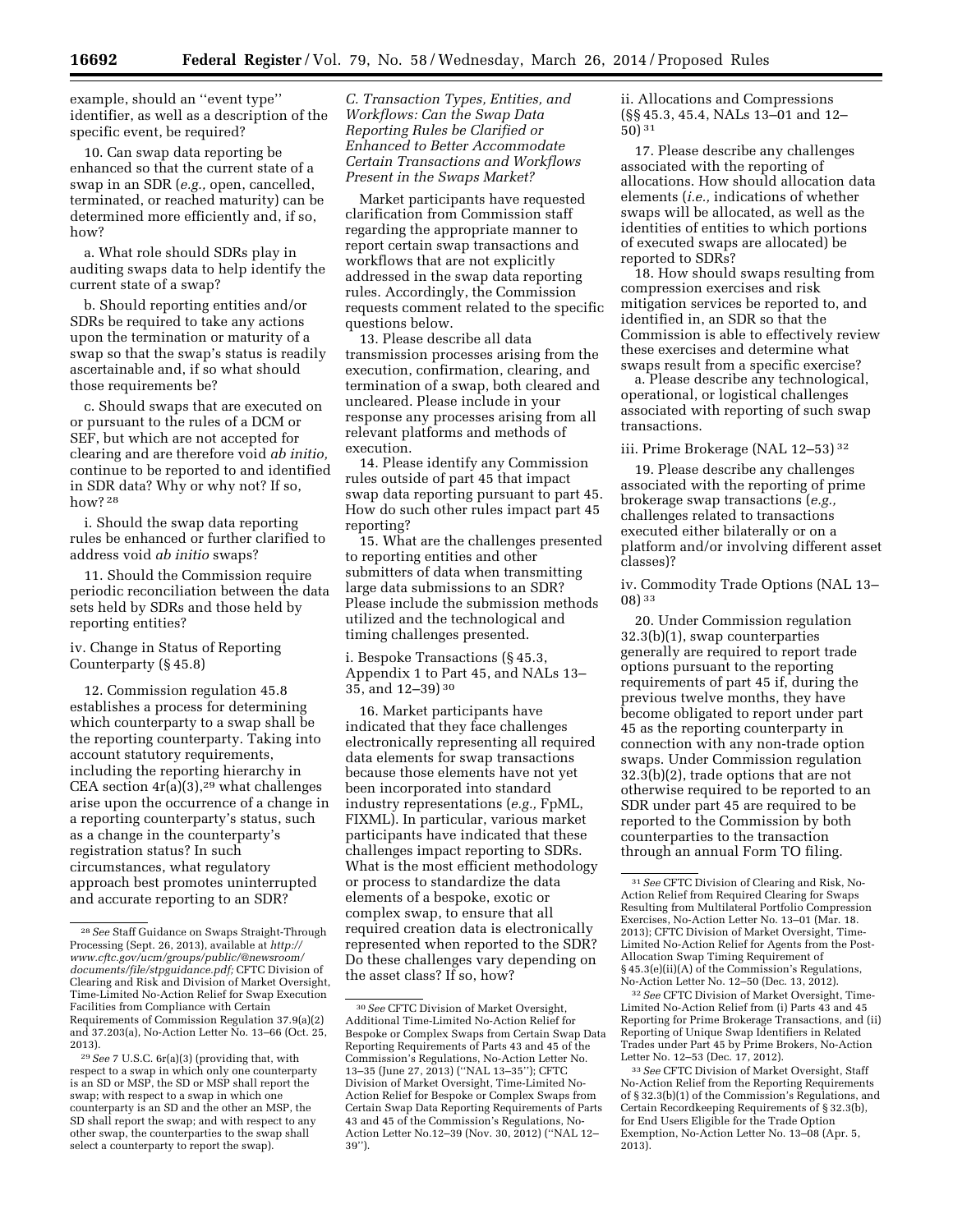Please describe any challenges associated with the reporting of commodity trade options, whether reported to an SDR or to the Commission on Form TO.

v. Swaps Executed or Cleared on or by FBOTs, No-Action CCPs, QMTFs, and Other Non-Registrants/Exempt Entities (§§ 45.3, 45.4, 45.5, and NALs 14–27, 14–16, 14–07, 13–73, 13–43, 13–33, 12– 63, and 12–56) 34

21. Are there instances in which requirements of CFTC regulations or reliance on exemptive or staff no-action relief 35 result in more than one party reporting data to an SDR regarding a particular swap? If so, how should such duplicative reporting be addressed? What should be the role of the reporting entities, as well as other submitters of data, and SDRs in identifying and deleting duplicative reports? What solutions should be implemented to prevent such duplicative reporting?

22. In addition to those entities enumerated in Commission regulation 45.5, should other entities involved in swap transactions also be permitted to create unique swap identifiers (''USIs'')? If so, please describe those situations and the particular rationale for any such expansion of the USI-creation authority.

23. How should data reported to SDRs identify trading venues such as SEFs, DCMs, QMTFs, FBOTs, and any other venue?

vi. Inter-Affiliate Swaps (§§ 45.3, 45.4, 45.6, and NAL 13–09) 36

24. In order to understand affiliate relationships and the combined positions of an affiliated group of companies, should reporting counterparties report and identify (and SDRs maintain) information regarding inter-affiliate relationships? Should that reporting be separate from, or in addition to, Level 2 reference data set forth in Commission regulation 45.6? 37 If so, how?

35Staff no-action letters are available at *[http://](http://www.cftc.gov/LawRegulation/DoddFrankAct/CurrentlyEffectiveStaffLetters/index.htm) [www.cftc.gov/LawRegulation/DoddFrankAct/](http://www.cftc.gov/LawRegulation/DoddFrankAct/CurrentlyEffectiveStaffLetters/index.htm) [CurrentlyEffectiveStaffLetters/index.htm.](http://www.cftc.gov/LawRegulation/DoddFrankAct/CurrentlyEffectiveStaffLetters/index.htm)* 

36*See* CFTC Division of Market Oversight and Division of Clearing and Risk, No-Action Relief for Swaps Between Affiliated Counterparties That Are Neither Swap Dealers Nor Major Swap Participants from Certain Swap Data Reporting Requirements Under Parts 45, 46, and Regulation 50.50(b) of the Commission's Regulations, No-Action Letter No. 13–09 (Apr. 5, 2013).

37Commission regulation 45.6 provides that level two reference data for each swap counterparty, consisting of the identity of the counterparty's ultimate parent, shall be reported into a level two reference database. The Commission shall determine the location of the level two reference database by means of a Commission order that is published in the **Federal Register** and on the

vii. Reliance on No-Action Relief in General

25. To the extent that a reporting entity is, in reliance on effective noaction relief issued by Commission staff, reporting to an SDR in a time and/or manner that does not fully comply with the swap data reporting rules (*e.g.,*  outside reporting rules' timeframe, required data elements missing), how can the reporting entity most effectively indicate its reliance upon such noaction relief for each affected data element?

a. Are there any other challenges associated with the reliance on staff noaction relief with respect to compliance with part 45? If so, please describe them and explain how the swap data reporting rules should address those challenges.

viii. Post-Priced Swaps (§§ 45.3 and 45.4)

26. Under the swap data reporting rules, are there any challenges presented by swaps for which the price, size, and/ or other characteristics of the swap are determined by a hedging or agreed upon market observation period that may occur after the swap counterparties have agreed to the PET terms for a swap (including the pricing methodology)? If so, please describe those challenges.

ix. Complex Swap Transactions (NAL 14–12) 38

27. Please describe how swap transactions such as strategies and packages should be represented in swap data reporting such that it enables the Commission to effectively understand timing and the economics of the strategy or package and the component swap transactions?

*D. PET Data and Appendix 1 (§ 45.3 and Appendix 1): Monitoring the Primary Economic Terms of a Swap* 

Appendix 1 to part 45 sets forth a list of minimum PET terms for swap transactions within each of the five asset classes. Market participants have indicated that there are circumstances

38*See* CFTC Division of Market Oversight, No-Action Relief from the Commodity Exchange Act Sections 2(h)(8) and 5(d)(9) and from Commission Regulation § 37.9 for Swaps Executed as Part of a Package Transaction, No-Action Letter No. 14–12 (Feb. 10, 2014).

in which they face challenges in either the initial reporting of certain PET terms or the subsequent reporting of modifications to these terms. Market participants have also indicated that the data elements included in Appendix 1 may not sufficiently reflect all necessary economic terms for various swap transactions.

28. Please describe any challenges (including technological, logistical or operational) associated with the reporting of required data fields, including, but not limited to:

- a. Cleared status;
- b. Collateralization;
- c. Execution timestamp;
- d. Notional value;
- e. U.S. person status; and

f. Registration status or categorization under the CEA (*e.g.,* SD, MSP, financial entity).

29. What additional data elements beyond the enumerated fields in Appendix 1 of part 45, if any, are needed to ensure full, complete, and accurate representation of swaps (both cleared and uncleared)? For example, other fields could include additional timestamps (for each lifecycle event, including clearing-related timestamps); clearing-related information (identity of futures commission merchant, clearing member, house vs. customer origin indication, mandatory clearing indicator, or indication of exception or exemption from clearing); and/or execution-specific terms (order type or executing broker). Responses should consider the full range of oversight functions performed by the Commission, including, but not limited to, financial surveillance; market surveillance; risk monitoring; and trade practice surveillance.

a. Should the Commission require reporting of the identities, registration status, and roles of all parties involved in a swap transaction (*e.g.,* special entity (as defined in Commission regulation 23.401(c)); executing broker; or voice/ electronic systems)?

b. What, if any, additional fields would assist the Commission in obtaining a more complete picture of swaps executed on SEFs or DCMs (*e.g.,*  order entry time; request for quote (''RFQ''), or central limit order book (''CLOB''), or order book; request for cross, blocks, and other execution method indicators or broker identification)?

c. Are there additional data elements that could help the Commission fulfill its oversight obligations, as described above?

d. Should the fact that a swap is guaranteed be a required data element for SDR reporting? If so, what

<sup>34</sup>*See* note 17, supra.

Commission's Web site. The order shall include notice of the location of the level two reference database and information concerning the procedure and requirements for reporting level two reference data to the database. The obligation to report level two reference data does not apply until the Commission has determined the location of the level two reference database. As of March 1, 2014, the obligation to report level two reference data pursuant to Commission regulation 45.6 does not apply.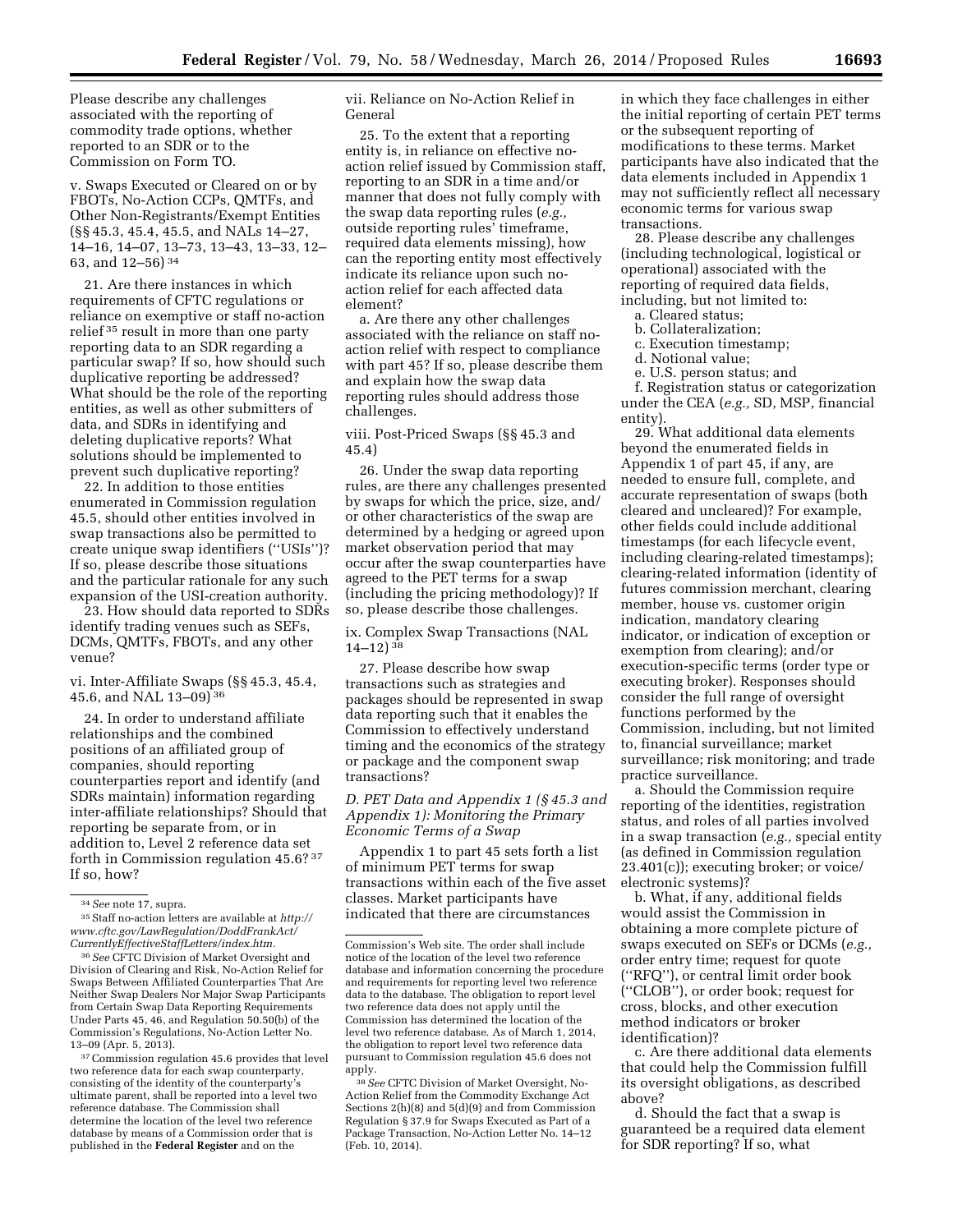information regarding the guarantee should be reported to the SDR? What will be the challenges presented to the reporting party in capturing this information?

30. Have reporting entities been unable to report to an SDR terms or products that they believe are required under part 45 or related provisions? If so, please generally describe the data elements and/or products involved.

a. Where a single swap has more than two counterparties, please comment on how such information should be provided within a single part 45 submission (*i.e.,* one USI)?

31. Could the part 45 reporting requirements be modified to render a fuller and more complete schedule of the underlying exchange of payment flows reflected in a swap as agreed upon at the time of execution? If so, how could the requirements be modified to capture such a schedule?

32. Taking into account the European Union's reporting rules 39 and Commission regulation 39.19, should the Commission require additional reporting of collateral information? If so, how should collateral be represented and reported? Should there be any differences between how collateral is reported for cleared and uncleared swaps?

# *E. Reporting of Cleared Swaps (§§ 45.3, 45.4, 45.5, and 45.8): How Should the Swap Data Reporting Rules Address Cleared Swaps?*

The Commission has a strong regulatory interest in monitoring transactions and risk in both the cleared and uncleared swap markets. Information regarding cleared swaps (both voluntarily cleared and required to be cleared) comes directly to the Commission daily in the form of position information under Commission regulation 39.19. In addition, pursuant to the swap data reporting rules, cleared swap information is reported on a transaction basis to SDRs. The Commission monitors the cleared swap market on a transaction and position basis to ensure compliance with the Act and Commission rules, including those associated with trade execution and clearing and the clearing requirement in section 2(h)(1) of the Act.

Cleared swaps currently are reported as three separate swaps.40 Industry

convention refers to the original swap as the ''alpha'' swap and the two equal and opposite resulting swaps as the ''beta'' and ''gamma'' swaps. The Commission has previously determined that the alpha, beta, and gamma swaps, although related, are reported as separate swaps for purposes of part 45.41 Information regarding the alpha, beta, and gamma swaps in an SDR must at all times be current and accurate and include all changes to each swap throughout its lifecycle.<sup>42</sup>

The Commission requests comment on the existing cleared swaps reporting framework. The Commission is particularly interested in the extent to which the reporting of cleared swaps can be improved to: (i) Ensure consistency across the Commission's regulations; and (ii) achieve efficiencies in both the Commission's review of cleared swaps data and the DCOs' reporting of information to the Commission and SDRs. In this regard, the Commission seeks comment on what additional data elements, if any, should be reported to an SDR with respect to cleared swaps that would provide the Commission with information necessary to monitor and track swaps created through clearing and resulting positions facing the DCO.

The Commission also requests comment related to the specific questions below.

33. Part 45 requires the reporting of all swaps to SDRs. The Commission requests comment on how cleared swaps should be reported. Specifically:

a. For swaps that are subject to the trade execution requirement in CEA section 2(h)(8), and *ipso facto* the clearing requirement, do commenters believe that the part 45 reporting requirements with respect to original swaps (alpha) should be modified or waived, given that the two new

42*See* 17 CFR 45.4(a) (''[R]eporting counterparties and derivatives clearing organizations required to report swap continuation data must do so in a manner sufficient to ensure that all data in the swap data repository concerning the swap remains current and accurate, and includes all changes to the primary economic terms of the swap occurring during the existence of the swap.''); *see* 77 FR at 2153 (''[T]he final rule requires registered entities and reporting counterparties to report continuation data in a manner sufficient to ensure that the information in the SDR concerning the swap is current and accurate, and includes all changes to any of the primary economic terms of the swap.''); *see also* 17 CFR 49.11 (confirmation of data accuracy).

resulting swaps (beta and gamma) will also be reported?

b. For swaps that are subject to the clearing requirement, but not the trade execution requirement, do commenters believe that the part 45 reporting requirements with respect to alpha swaps should be modified or waived, given that the beta and gamma swaps will also be reported?

c. For swaps that are not subject to the clearing requirement, but are intended for clearing at the time of execution, do commenters believe that the part 45 reporting requirements with respect to alpha swaps should be modified or waived, given that the beta and gamma swaps will also be reported?

d. Please discuss whether in each of the circumstances described above there actually is an alpha swap.

34. In addressing the questions posed in items 33 (a)–(d), commenters are also requested to address how any modifications to the reporting of cleared swaps would be consistent with the swap reporting requirement in CEA section 2(a)(13)(G) and the restrictions on CFTC exemptive authority in CEA section  $4(c)(1)(A)(i)(I)$ .

35. Can the existing rules be improved to more clearly represent how the clearing process impacts reporting obligations with respect to both the original swap (alpha) and the two new resulting swaps (beta and gamma)? If so, please explain.

a. Responses should address:

i. The reporting obligations applicable to alpha swaps;

ii. The reporting obligations applicable to beta and gamma swaps;

iii. Who holds the reporting obligation(s) for each swap;

iv. The reporting of the linkage of alpha, beta, and gamma swaps; and

v. Who has the legal right to determine the SDR to which data is reported?

36. What steps should reporting entities and/or SDRs undertake to verify the absence of duplicate records across multiple SDRs for a single cleared swap transaction?

37. How should cleared swap data be represented in the SDR to facilitate the Commission's oversight of compliance with clearing-related rules, including the clearing requirement (Commission regulations 50.2 and 50.4) and straightthrough processing requirements (Commission regulations 1.74, 23.506, 37.702(b), 38.601, and 39.12(b)(7))?

38. What reporting technique, term, or flag is recommended to identify a cleared swap?

<sup>39</sup>*See* European Securities Markets Authority's European Market Infrastructure Regulation (''EMIR'') and corresponding rules, available at *[http://www.esma.europa.eu/page/European-](http://www.esma.europa.eu/page/European-Market-Infrastructure-Regulation-EMIR)[Market-Infrastructure-Regulation-EMIR.](http://www.esma.europa.eu/page/European-Market-Infrastructure-Regulation-EMIR)* 

<sup>40</sup>Commission regulation 39.12(b)(6) requires a DCO to have a rule providing that once a swap is accepted for clearing by a DCO such swap is

extinguished and is replaced by two equal and opposite swaps. 17 CFR 39.12(b)(6).

<sup>41</sup>*See* 77 FR 2136; Statement of the Commission on the Approval of CME Rule 1001 at 6 (''A cleared swap in fact comprises three separate swaps.''), available at *[http://www.cftc.gov/ucm/groups/](http://www.cftc.gov/ucm/groups/public/@newsroom/documents/file/statementofthecommission.pdf) [public/@newsroom/documents/file/](http://www.cftc.gov/ucm/groups/public/@newsroom/documents/file/statementofthecommission.pdf) [statementofthecommission.pdf](http://www.cftc.gov/ucm/groups/public/@newsroom/documents/file/statementofthecommission.pdf)*.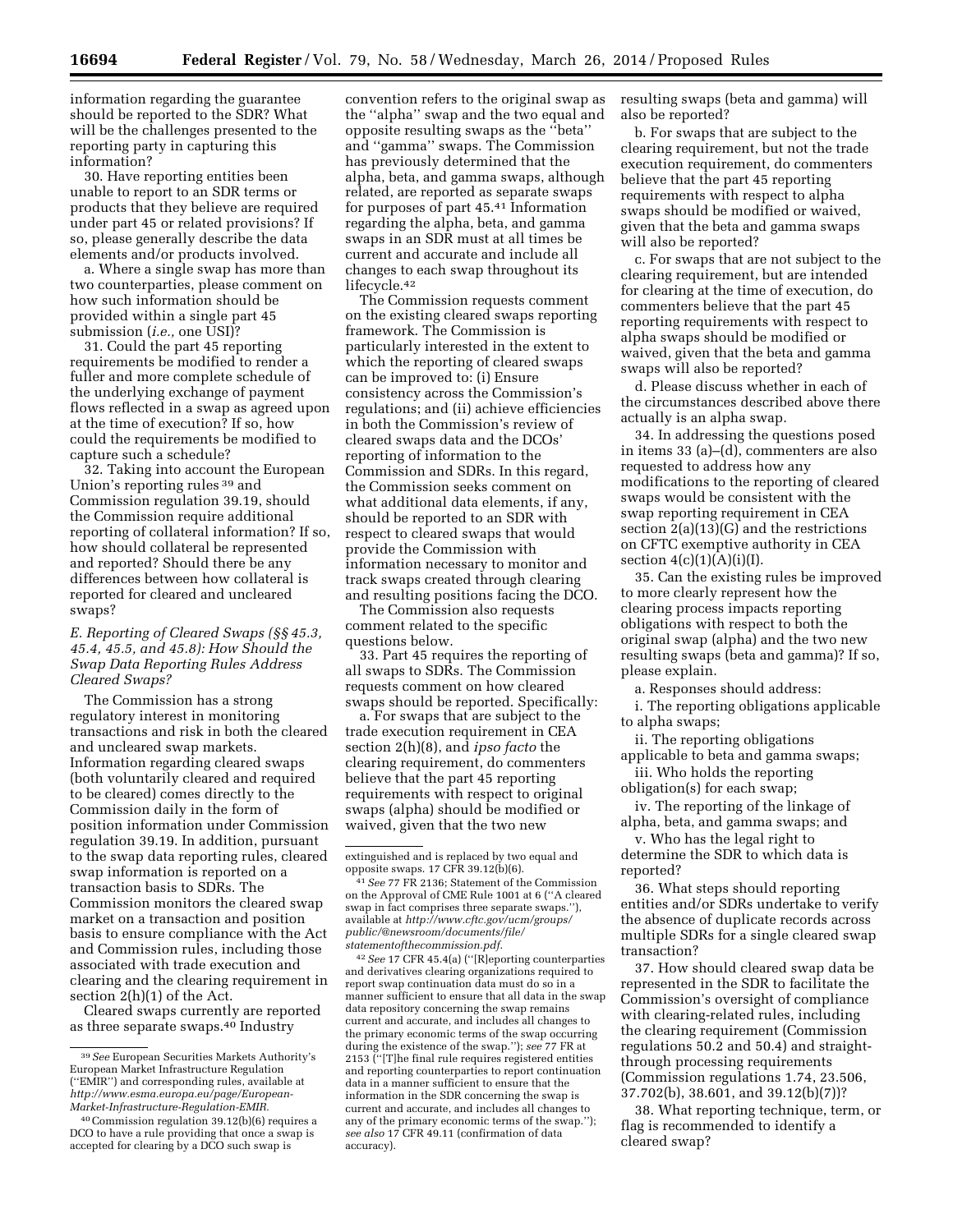i. CDS-Clearing Related Swaps and Open Offer (Part 45 and NALs 12–59, 13–36, and 13–86) 43

39. Swaps created by operation of a DCO's rules related to determining the end-of-day settlement prices for cleared credit default swaps (''CDS'') are also known as ''firm trades'' or ''clearingrelated swaps'' (see NAL 13–86). How should these swaps be reported pursuant to the swap data reporting rules?

40. Aside from ''firm trades,'' some swaps may be created from ''open offer,'' meaning there is no original swap between two counterparties, but only equal and opposite swaps between each of the counterparties and the clearinghouse. How should the swap data reporting rules address such swaps?

ii. DCO Reporting, Netting Processes, and Positions (§§ 45.3 and 45.4)

41. As described above, DCOs provide position data to the Commission pursuant to part 39 and report transactions to SDRs pursuant to part 45. The Commission is aware of potential overlap in these data sets. With respect to such overlap, how can reporting of swaps data be made more efficient, while ensuring that the Commission continues to receive all data necessary to fulfill its regulatory responsibilities?

42. For cleared swaps, how can the netting and compression of swaps and positions by DCOs be most effectively represented?

a. Please provide recommendations regarding the reporting of netting and compression, and describe any relevant differences in reporting of netting and of compression.

b. Are netting and compression different concepts in the uncleared swaps markets versus the cleared swap market? If so, how?

*F. Other SDR and Counterparty Obligations (§§ 45.9, 45.13, 45.14): How Should SDRs and Reporting Entities Ensure That Complete and Accurate Information is Reported to, and Maintained by, SDRs?* 

When using swaps data reported to SDRs, the Commission must rely on the accuracy and completeness of such data throughout the life of a swap. Data accuracy can be achieved through, among other means, SDR processes confirming the accuracy of data submitted, data reconciliation exercises by reporting entities, and by the prompt reporting of errors and omissions by reporting entities.

Commission regulation 45.14 requires registered entities and swap counterparties to report any errors or omissions in data they previously reported. Additionally, each nonreporting counterparty to a swap that discovers an error or omission with respect to swap data reported to an SDR must promptly notify the reporting counterparty of the error or omission. Commission regulation 49.11 requires SDRs to adopt policies and procedures to ensure the accuracy of swap data and to confirm the accuracy of all swap data reported pursuant to part 45. Commission regulation 49.11(b) provides—in pertinent part—that a registered SDR ''has confirmed the accuracy of swap data submitted directly by a counterparty if the [SDR] has notified both counterparties of the data that was submitted and received from both counterparties acknowledgement of the accuracy of the swap data and corrections for any errors.''

43. The Commission requests comment that addresses whether reporting entities face challenges with respect to complete and accurate swap data reporting.

44. The Commission also requests comment regarding whether clarifications or enhancements to swap data reporting requirements, including requirements relating to the reporting of errors and omissions and requirements for data reconciliation across reporting entities, could facilitate accurate and complete reporting of data to the SDRs, as well as data maintained in the SDRs.

45. Should third-party service providers that report part 45 data to SDRs on behalf of reporting entities be required to register with the Commission?

i. Confirmation of Data Accuracy and Errors and Omissions (§ 45.14)

46. Commission regulation 49.11(b) requires SDRs to verify with both

counterparties the accuracy of swaps data reported to an SDR pursuant to part 45. What specific, affirmative steps should SDRs take to verify the accuracy of data submitted? Please include in your response steps that SDRs should take regarding data submitted by reporting counterparties on behalf of non-reporting counterparties who are not participants or users of the SDR.

47. In what situations should an SDR reject part 45 data from entities due to errors or omissions in the data? How should the Commission balance legal requirements for reporting as soon as technologically practicable and the need for complete and accurate data?

48. All data in an SDR must be current and accurate, and the Commission expects SDRs, counterparties, and registered entities to take proactive steps to ensure data accuracy. Are there challenges that a reporting entity faces in confirming data accuracy? If so, how can those challenges most effectively be addressed?

49. If an error or omission is discovered in the data reported to an SDR, what remedies and systems should be in place to correct the data? Within what time frame should a reporting entity be required to identify an error in previously reported data and submit corrected information to an SDR?

ii. SDR Required Data Standards (§ 45.13)

50. In addition to data harmonization, how can reporting entities and SDRs improve data quality and standardization across all data elements and asset classes within an SDR? Please provide examples of how the presentation of data may be standardized, utilizing specific data elements.

51. How should SDRs leverage the results of data elements harmonization to help ensure regulatory reporting is more accurate and consistent?

52. Are there additional existing swaps data standards (other than the legal entity identifier (''LEI''), unique product identifier (''UPI'') and USI) that the Commission should consider requiring as part of any effort to harmonize SDR data with both domestic and foreign regulators?

## iii. Identifiers (§§ 45.5, 45.6 and 45.7)

53. Please explain your experiences and any challenges associated with obtaining and maintaining an LEI.

a. What additional steps can market participants and SDRs take to help ensure counterparties have valid LEIs?

54. What principles should the Commission consider when designating

<sup>43</sup>*See* CFTC Division of Market Oversight, Time-Limited No-Action Relief for Swap Dealers and Major Swap Participants from the Reporting Provisions of Part 45 for CDS Clearing-Related Swaps, No-Action Letter No. 12–59 (Dec. 19, 2012); CFTC Division of Market Oversight, Extension of Time-Limited No-Action Relief for Swap Dealers and Major Swap Participants from the Reporting Requirements of Part 45 for CDS Clearing-Related Swaps, No-Action Letter No. 13–36 (June 27, 2013); CFTC Division of Market Oversight, Provision of Time-Limited No-Action Relief to DCOs and their Clearing Members from the SEF Registration Requirement and Trading Mandate under Part 37 and from Various Reporting Requirements under Part 45, all in Connection with CDS Clearing-Related Swaps, No-Action Letter No. 13–86 (Dec. 31, 2013).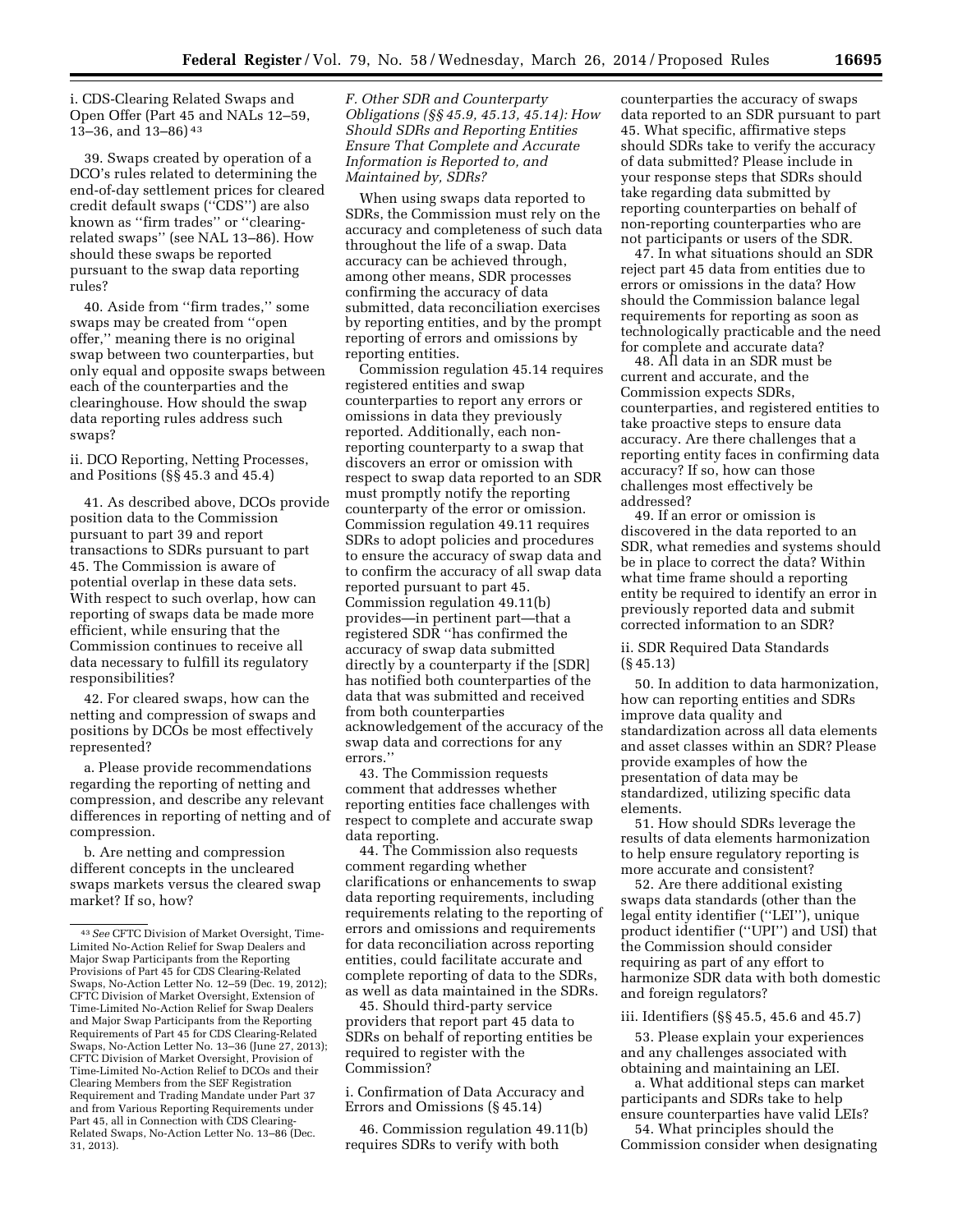a UPI and product classification system pursuant to § 45.7?

a. Are there any commonly used taxonomies that the Commission should consider in connection with the designation process? Please respond by asset class.

55. Please explain your experiences and any challenges associated with the creation, transmission and reporting of USIs.

# *G. Swap Dealer/Major Swap Participant Registration and Compliance: How Can the Commission Enhance Part 45 to Facilitate Oversight of Swap Dealers and Major Swap Participants?*

One Commission interest in swap data reporting is to evaluate whether a market participant meets the definition of, and is required to register as, an SD or MSP.44 The Commission can use swap data reports to determine a market participant's aggregate gross notional amount of swap transactions on a rolling 12-month basis, taking into account, among other things, the definitions of SD and MSP and the Commission's registration requirements.45 Additionally, swap data reporting allows the Commission to assess a market participant's compliance with the Commission's regulations, including, but not limited to, part 23 requirements for SDs and MSPs (*e.g.,*  swap confirmation,<sup>46</sup> portfolio compression,47 and swap processing and clearing requirements 48).

46 17 CFR 23.501; *see* Confirmation, Portfolio Reconciliation, Portfolio Compression, and Swap Trading Relationship Documentation Requirements for Swap Dealers and Major Swap Participants, 77 FR 55903 at 55917 (Jan. 19, 2012) (''Confirmation has been recognized as an important post-trade processing mechanism for reducing risk and improving operational efficiency by both market participants and their regulators. Prudent practice requires that, after coming to an agreement on the terms of a transaction, parties document the transaction in a complete and definitive written record so there is legal certainty about the terms of their agreement.'').

47 17 CFR 23.503; *see* 77 FR at 55932 (''Portfolio compression is an important, post-trade processing and netting mechanism that can be an effective and efficient tool for the timely and accurate processing and netting of swaps by market participants.'').

48 17 CFR 23.506; *see* Customer Clearing Documentation, Timing of Acceptance for Clearing, and Clearing Member Risk Management, 77 FR 21278 at 21281 (Apr. 9, 2012) (noting that the rule was adopted ''in order to ensure compliance with any mandatory clearing requirement issued pursuant to section 2(h)(1) of the CEA and to

The Commission requests comment on what clarifications or enhancements, if any, should be made to the swap data reporting rules so that it may better monitor SDs and MSPs. The Commission also requests comment related to the specific questions below.

56. Should the Commission require an SDR to aggregate the number of transactions by an entity, and the aggregate notional value of those transactions, to reflect the entity's total swap position and its total swap activity during a given period (*e.g.,* for purposes of monitoring the SD de minimis calculation)?

57. Should data elements be reported to the SDR to reflect whether a swap is a dealing or non-dealing swap? If so, how should this information be reflected in the SDR?

58. Where transactions are executed in non-U.S. dollar (''USD'') denominations, should the SDR data reflect USD conversion information for the notional values, as calculated by the counterparty at the time of the transaction (rather than the conversion taking place at the SDR)?

a. If so, how should the SDR data reflect this information?

b. Would this answer be different depending on the registration status of the reporting counterparty (*e.g.,* SD/ MSP)?

# *H. Risk: How Can Part 45 Better Facilitate Risk Monitoring and Surveillance?*

Swap data reported to SDRs facilitates a number of Commission risk monitoring and surveillance activities, including monitoring of both financial and market risks resulting from the accumulation of large positions in cleared and uncleared swaps.

The Commission has supervisory programs for DCOs, futures commission merchants, SDs, MSPs, and other participants in the clearing system. These programs monitor market participants' compliance with applicable provisions of the Act and Commission regulations, including parts 1, 22, 23, 39, and 50. A primary concern of these programs is to monitor and mitigate potential risks that can arise from swaps activities.

With respect to clearing, the Commission conducts periodic examinations of DCOs, and Commission risk surveillance staff monitors, on a daily basis, the risks posed to or by DCOs, clearing members, and market participants. This analysis includes reviewing position data at the trader, clearing member, and DCO levels.

promote the mitigation of counterparty credit risk three Collimission requests comments, and *See 17 CFR 49.2; SDR Rules at 54576.*<br>through the use of central clearing''). https://web.artifications.or enhancements, and *Se* The Commission requests comment on what clarifications or enhancements,

if any, should be made to the swap data reporting rules so that it may better monitor risk and conduct related surveillance. The Commission also requests comment on the specific questions below.

59. Should the Commission require SDRs to calculate market participants' positions in cleared and uncleared swaps?

a. Given the definition of ''position'' in part 49 of the Commission's regulations,49 and the transactional nature of swap data reporting, how should an SDR calculate the positions of market participants whose swaps are reported to it?

i. Please explain whether these calculations should differ by underlying instrument, index or reference entity, counterparty, asset class, long risk of underlying instrument, index, or reference entity, or short risk of the underlying instrument, index or reference entity, or any other attribute.

b. How should SDR positions or position calculation methods relate, if at all, to positions calculated by DCOs and DCOs' position calculation methods?

60. Are there data elements that should be reported on a transaction basis to identify the linkage between a swap transaction and a reporting counterparty's other positions in products regulated by the Commission?

61. How can swap data reporting be enhanced to facilitate the calculation of positions within SDRs?

a. How should position information within an individual SDR be aggregated across multiple SDRs so that the Commission has a complete view of a market participant's risk profile for swaps reportable under Dodd-Frank?

b. How can the Commission efficiently aggregate information by product and by market participant in order to understand positions across cleared and uncleared markets?

62. How can the Commission best aggregate data across multiple trade repositories (including registered SDRs)?

63. What international regulatory coordination would be necessary to facilitate such data aggregation?

# *I. Ownership of Swap Data and Transfer of Data Across SDRs*

Since the adoption of the swap data reporting and SDR rules, questions have emerged whether a particular party or parties have the legal authority to direct and/or use such swap data.

Commission regulation 49.17(g) generally prohibits a registered SDR from using the data it maintains for

<sup>44</sup> 17 CFR 1.3(ggg); *see* Further Definition of ''Swap Dealer,'' ''Security-Based Swap Dealer,'' ''Major Swap Participant,'' ''Major Security-Based Swap Participant,'' and ''Eligible Contract Participant,'' 77 FR 30596 (May 23, 2012).

<sup>45</sup> 17 CFR 3.10; *see* Registration of Swap Dealers and Major Swap Participants, 77 FR 2613 (Jan. 19, 2012).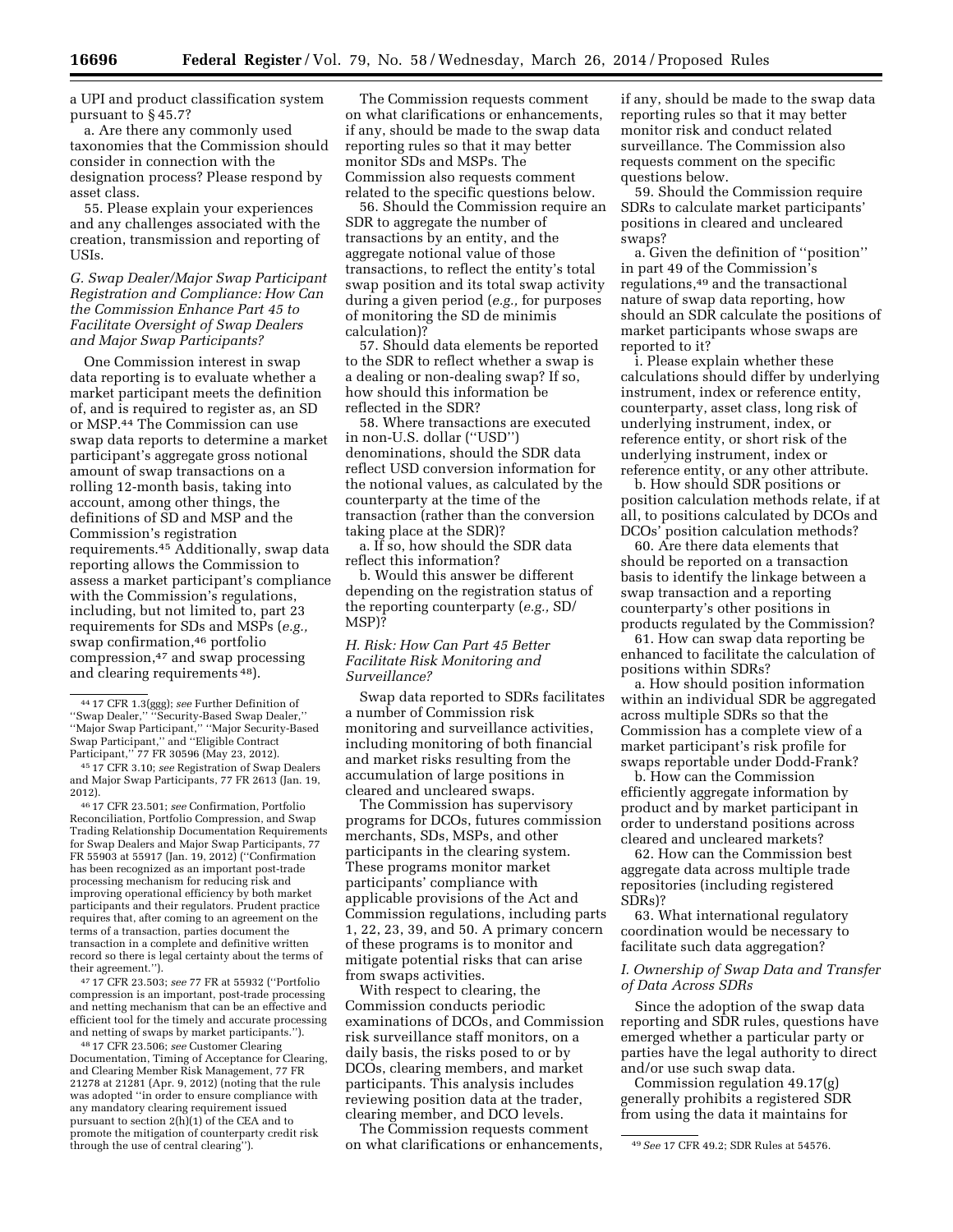commercial or business purposes. As part of this prohibition, Commission regulation 49.17(g) requires registered SDRs to adopt and implement adequate ''firewalls'' to protect the swaps data from any improper commercial use. Commission regulation 49.17(g)(2) provides a limited exception if the submitters of the data provide express written consent to the SDR.50

Because of the inherent conflicts in connection with maintaining swap data and SDR operations (*e.g.,* the incentive to develop ancillary services using swap data), the Commission in part 49 required that ''commercial use'' of any data submitted to and maintained by an SDR be restricted. Accordingly, Commission regulation 49.27 requires registered SDRs to provide fair, open and equal access to their services and provides that registered SDRs must not discriminate against submitters of data regardless of whether such a submitter has agreed to any ''commercial use'' of its data.

The basis for prohibiting SDRs from commercializing Core Data 51 without the consent of the counterparties is based on (i) the duty of the SDR set forth in Section 21(c)(6) of the CEA to keep swap information private and confidential, and (ii) the inherent conflict of interest for an SDR to use Core Data for commercial purposes. Core Principle 3 set forth in Section 21(f)(3) of the CEA requires SDRs to ''establish and enforce rules to minimize conflicts of interest in the decisionmaking process of the swap data repository.'' Commission regulation 49.17(g) permits an SDR to disclose, consistent with Section 8 of the CEA, aggregated data information if such disclosure is not for a commercial purpose. In sum, part 49 provides an SDR with an implied license to use Core Data for regulatory purposes, and absent the consent of the counterparties, an SDR would be prohibited from commercially benefiting from the use of such Core Data. The Commission is requesting industry and public input on whether the current Commission regulations regarding ''commercialization'' of data are

consistent with legal property interests and industry practices.

Additionally, the Commission requests comment related to the specific questions below.

64. The Commission seeks input from market participants regarding the ownership of the transactional data resulting from a swap transaction. Is the swap transaction data from a particular swap transaction owned by the counterparties to the transaction?

a. If cleared, should a DCO have preferential ownership or intellectual property rights to the data?

b. Should ownership or intellectual property rights change based on whether the particular swap transaction is executed on a SEF or DCM?

c. What would be the basis for property rights in the data for each of these scenarios?

d. What ownership interests, if any, are held by third-party service providers?

e. What are the ownership interests of non-users/non-participants of an SDR whose information is reported to the SDR by a reporting counterparty or other reporting entity?

65. Is commercialization of swap transaction data consistent with the regulatory objective of transparency?

a. In what circumstances should an SDR be permitted to commercialize the data required to be reported to it?

b. Does commercialization of swap data increase potential data fragmentation?

c. Is commercialization of swap data reported to an SDR, DCM or SEF necessary for any such entity to be economically viable? If so, what restraints or controls should be imposed on such commercialization?

66. Does the regulatory reporting of a swap transaction to an SDR implicitly or explicitly provide ''consent'' to further distribution or use of swap transaction data for commercial purpose by the SDR?

67. Even though swap data reported to an SDR must be available for public real-time reporting, should any use of such real-time data or commercialization of such data occur only with the specific consent of the counterparties to the swap?

68. An ancillary issue relating to commercialization of data and legal property rights relates to the 'portability'' of SDR data. This issue relates to the operation of Commission regulation 45.10 (Reporting to a single SDR), which requires that all swap data for a given swap must be reported to a single SDR, specifically, the SDR to which creation data is first reported. The Commission did not, however,

directly address whether the data in one SDR may be moved, transferred or "ported" to another SDR.<sup>52</sup> The Commission seeks comment on whether § 45.10 should be re-evaluated and whether a viable alternative exists. Should portability of data be permitted? If so, should there be agreement by the counterparties to a swap prior to the data being ported?

#### *J. Additional Comment*

69. To the extent not addressed by any of the questions above, please identify any challenges regarding: (i) The accurate reporting of swap transaction data; (ii) efficient access to swap transaction data; and (iii) effective analysis of swap transaction data. Please address each issue and challenge as it pertains to reporting entities, SDRs, and others. Please also discuss how such challenges can be resolved.

a. What challenges do Commission registrants (SDs, MSPs, SEFs, DCMs, and DCOs) face as reporting entities and reporting counterparties under the swap data reporting rules? What enhancements or clarifications to the Commission's rules, if any, would help address these challenges?

b. What challenges do financial entities face as reporting counterparties and non-reporting counterparties under the swap data reporting rules? What enhancements or clarifications to the Commission's rules, if any, would help address these challenges?

c. What challenges do non-financial entities, including natural persons, face as reporting counterparties and nonreporting counterparties under the swap data reporting rules? What enhancements or clarifications to the Commission's rules, if any, would help address these challenges?

Issued in Washington, DC, on March 19, 2014, by the Commission.

#### **Christopher J. Kirkpatrick,**

*Deputy Secretary of the Commission.* 

# **Appendices to Request for Comment on Part 45 and Related Provisions of the Commission's Swap Data Reporting Rules**

## **Appendix 1—Commission Voting Summary**

On this matter, Acting Chairman Wetjen and Commissioners Chilton and O'Malia voted in the affirmative. No Commissioner voted in the negative.

## **Appendix 2—Statement of Commissioner Scott D. O'Malia**

I support the request for comment on part 45 and related provisions of the

<sup>50</sup>The statutory basis for the regulation is set forth in Sections 21(c)(6), 21(c)(7), and 21(f)(3) of the CEA adopted as part of Section 728 of the Dodd-Frank Act, 7 U.S.C. 24a(c)(6), 24a(c)(7), and 24a(f)(3).

<sup>51</sup>Core Data constitutes the two separate streams of data received by SDRs: ''(i) Data related to realtime public reporting which by its nature is publicly available and (ii) data that is intended for use by the Commission and other regulators which is subject to statutory confidential treatment.'' SDR Rules at 54550.

<sup>52</sup>The Commission did provide that SDR data could be transferred or moved to another SDR in the case of an SDR ceasing to operate as an SDR registered the Commission. *See* 17 CFR 49.4.